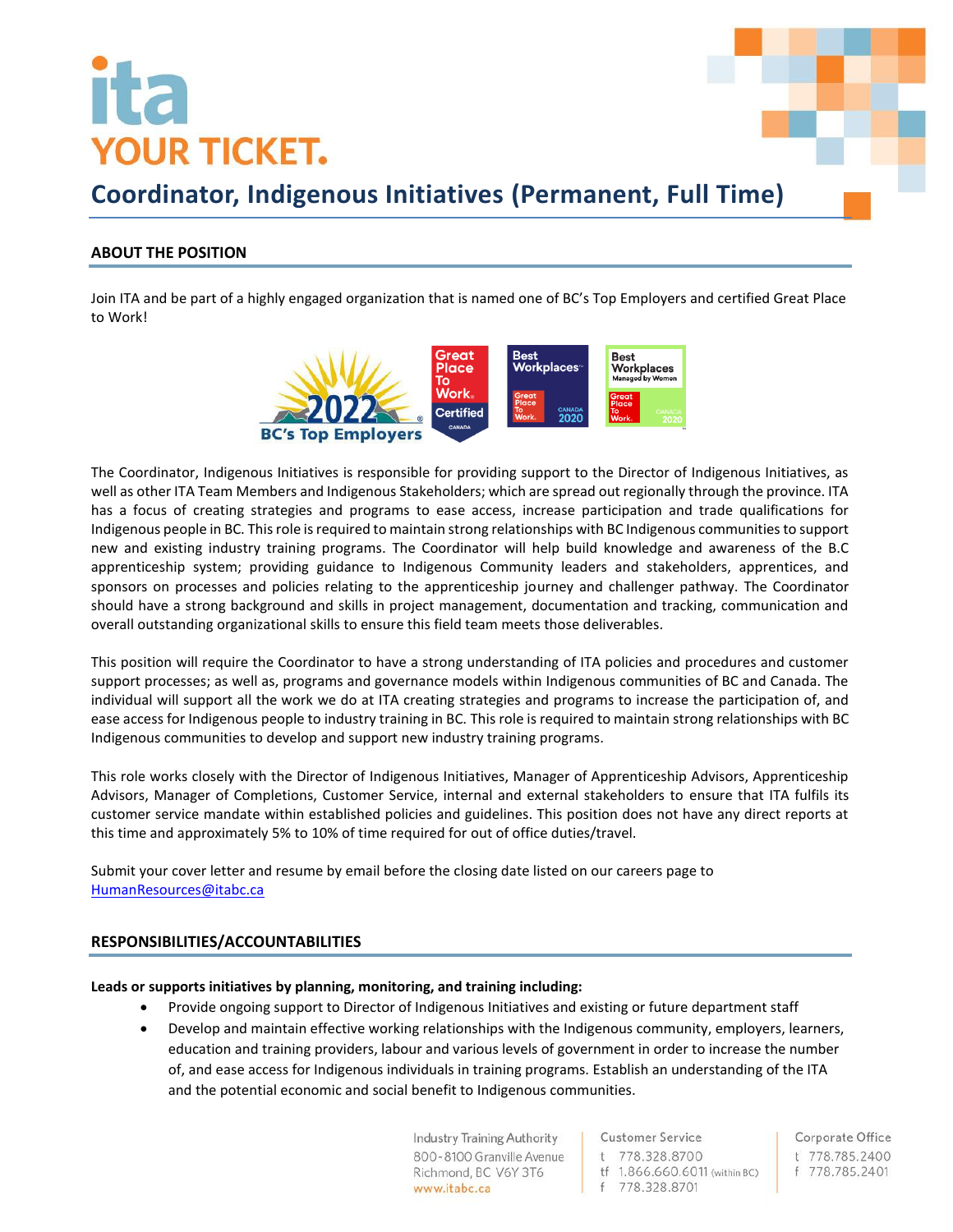# **YOUR TICKET.**

- Provide administrative support to *Indigenous Advisory Council* meetings, organizing meetings and materials, and other duties as needed
- Provide program information and support to ITA Indigenous Apprenticeship Advisor Sub-Committee, and Apprenticeship Advisor team, as required
- Facilitate solution focused group sessions for internal and external stakeholders and ITA Team.
- Providing on-going support team relating to Direct Access and data management
- Develop and monitor ongoing gap training for team and Indigenous organization partners
- Assist in creating and maintaining documentation including preparing, monitoring and updating reports and projects required to fulfil program objectives
- Liaise with Customer Experience Lead to research, verify, and validate information with Program Standards, Industry Relations, Assessment teams and other ITA departments
- Review and assess travel claim reports sent by department staff, adhering to ITA travel policies and procedures
- Develop and monitor administration systems and provide guidance and direction for the Director of Indigenous Initiatives (and other staff) including:
- Develop and maintain document tracking and recording systems
- Process, maintain and collate reports and project completion information
- Guide department staff on proper reporting and project completion processes
- Produce and distribute ITA statistical reports as needed
- Develop/Maintain electronic filing system and spreadsheets
- AEST Project Reporting Management/Updating of Programs Listed in Project
- CBT Programs Management/Updating Database

### **Respond to inquiries from ITA staff, Indigenous stakeholders, apprentices, and sponsors to provide:**

- Information about the Indigenous Initiatives
- Update program information as necessary

### **Provide general administrative support services including:**

- Assist in planning and organizing events
- Photocopy and collate documents
- Receive and process mail
- Prepare outgoing mail
- Assist with documentation preparation and formatting
- Coordinate mail outs
- Serve as point of contact for second level support and referral from the CS; for Indigenous Initiatives questions/scenarios.
- Participate in departmental meetings as needed. Perform other related duties and participate in special projects as assigned by Director of Indigenous Initiatives.

## **EDUCATION/EXPERIENCE**

- A Bachelor's Degree in Business Administration and/or First Nations Studies is required for this role; an equivalent combination of post-secondary education, skills and experience will be considered.
- 3+ years working with Indigenous communities…